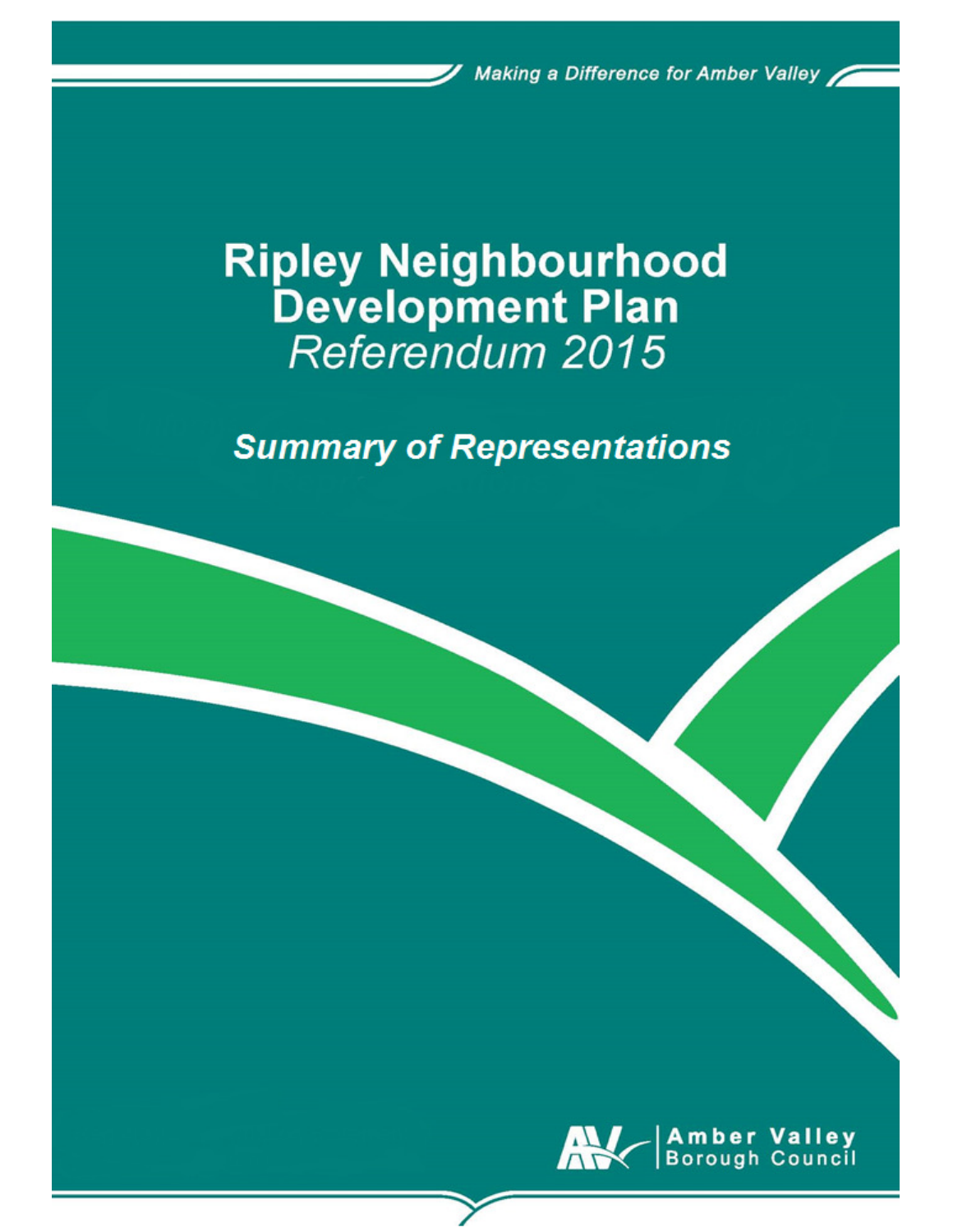# **Summary of Representations to the Ripley Neighbourhood Plan**

#### **Amber Valley Borough Council**

• **General Comment**  For the avoidance of doubt, plans of the proposed housing or employment sites should be included within the Neighbourhood Plan

#### • **Policy H2 Other Sites for New Housing Former Butterley Engineering Site**

Whilst the provision of housing is generally supported by the Borough Council, the development of this site would result in the loss of employment land identified as an existing business and industrial area (covered by saved policy ER3 of the Amber Valley Borough Local Plan 2006). No evidence has been provided to support the loss of employment on this site and further evidence is required to ensure that the loss of the employment land would not lead to a shortfall in the availability of business and industrial land to meet the overall employment land requirement.

# • **Policy H3 Housing Types**

The submitted policy limits development to 30 dwellings per hectare. This is contrary to saved policy H12 of the adopted Amber Valley Borough Council 2006, to the emerging Core Strategy and also to the NPPF which all allow for differences in character and appearance within the locality.

# • **Policy EMP2 New Employment Sites**

As outlined above, the location of the site should be identified on a plan.

Whilst the principle of the provision of a multi pitch / multi sports use hub is generally supported by the Borough Council the proposed location would result in the loss of employment land. No evidence has been provided to support the partial loss of employment on this site and further evidence is required to ensure that the loss of the employment land would not lead to a shortfall in the availability of business and industrial land to meet the employment land requirement.

Should the provision of multi pitch / multi sports use hub be developed within the Ripley Neighbourhood Plan area, it should be in line with the Amber Valley Playing Pitch Strategy.

• **Policy TR2 Protection of Existing and Planned Rights of Way**  Existing and planned rights of way should be identified on a plan

# **Derbyshire Wildlife Trust**

Derbyshire Wildlife Trust supports the objectives of Ripley Neighbourhood Plan and welcomes the strong emphasis on the protection of biodiversity, public green space and sustainability. The plan area encompasses two of the Trust's key strategic 'Living Landscapes' the Derwent Valley and the Erewash Valley. They see the landscapes and habitats within the plan area as linking together these two river valleys.

They consider that some of the information relating to biodiversity and protected sites could potentially be misleading or confusing for anyone trying to interpret parts of the plan. The section on Environment and Ecology could be strengthened by clear recognition of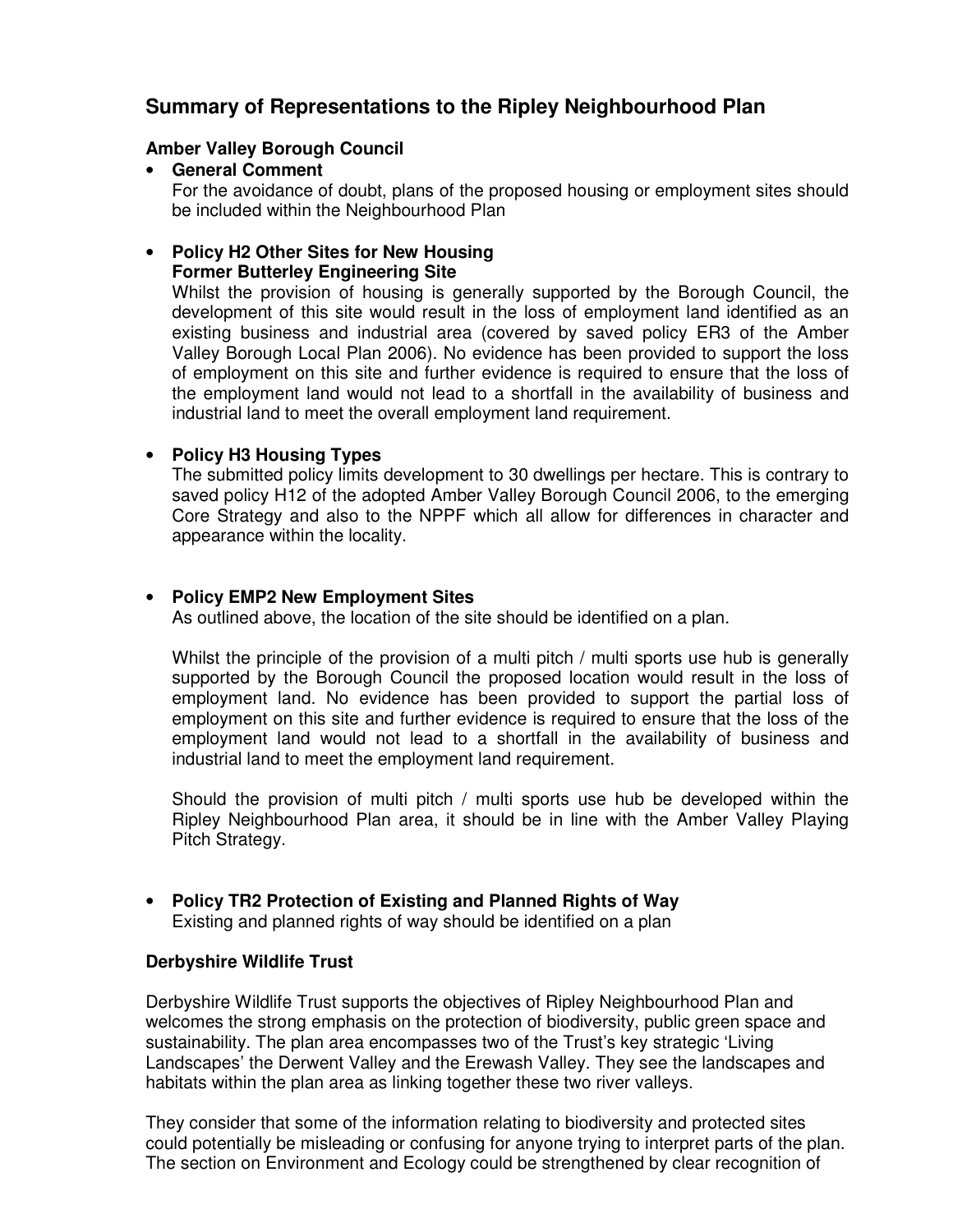the presence of Crich Chase Site of Special Scientific Interest (part of which falls within the boundary covered by the plan). This site has statutory protection and is of recognised national value for biodiversity. The presence of 17 non-statutory Local Wildlife Sites should also be included. The key sites section could be expanded to include Crich Chase SSSI (the relevant area supports flower rich meadow and ancient woodland).

Recommend that the map provided in Appendix 15 (Specific sites and amenities to be protected from development) and the list on page 29 are updated to include all sites currently designated either with the statutory designation Site of Special Scientific Interest (currently omitted from the maps) or the non-statutory designation Local Wildlife Site (several sites are omitted from the map). Two sites are also designated as Local Nature Reserves (Hammersmith Meadows and Carr Wood) and whilst these are mentioned in the text of the plan the designation is not clearly marked on the protected sites map. These designated sites already receive a degree of protection through planning policies, legislation and the National Planning Policy Framework and it would make sense to clearly highlight their location as part of the plan.

Welcome the reference to strengthening and building a coherent ecological network (wildlife corridors) within the plan area and consider that the enhancement of the Ripley Greenway and associated areas of land could help link key sites such as Carr Wood, Hammersmith Meadows with sites to the south. The establishment of a new LNR in the south of Ripley (or elsewhere) would benefit people and biodiversity. Consider that the section on Ripley Neighbourhood Plan for Housing Developments (pp17-18) should include amongst its objectives the need for development to achieve a net gain for biodiversity (in line with the NPPF) and for developers to demonstrate how they will achieve this. The housing development criteria set out on page 22 should also include a requirement for developers to incorporate biodiversity gain into the new site in keeping with the scale of the development and any potential adverse impacts that the development may have on biodiversity.

Should emphasise the value of semi-natural green space as part of public open space. The more informal nature of this type of publicly accessible land can bring greater benefits for wildlife and offer people a more rewarding experience due to the greater variety and diversity of habitats and species that can be present.

Strongly support the proposed new local green spaces at Codnor Common and Pit Top (OS3) and consider that these sites have the potential for significant biodiversity enhancement which would make a major contribution to strengthening the ecological network in the area. Support the policy set out under OS4.

Strongly support the Ripley Neighbourhood Plan Objectives for Environment and Ecology including plan proposals for biodiversity sites and support the incorporation of the preferred environmental and ecological policies in the suspended AVBC Draft Core Strategy to the Ripley area. Also support EE1 and EE2 relating to landscape and biodiversity.

#### **English Heritage**

#### **H1 Proposed Sites for Housing Development**

Note the sites listed in table 2 and consider that in order to comply with the NPPF, and ensure that the allocated sites are sustainable, reference to the need to protect the setting of heritage assets and the recommendations set out within paragraphs 6.17 and 6.19 of the Heritage Impact Assessment (Appendix 19) should be included in the table. This relates specifically for sites 7 and 5 whereby impacts on designated heritage assets have been identified.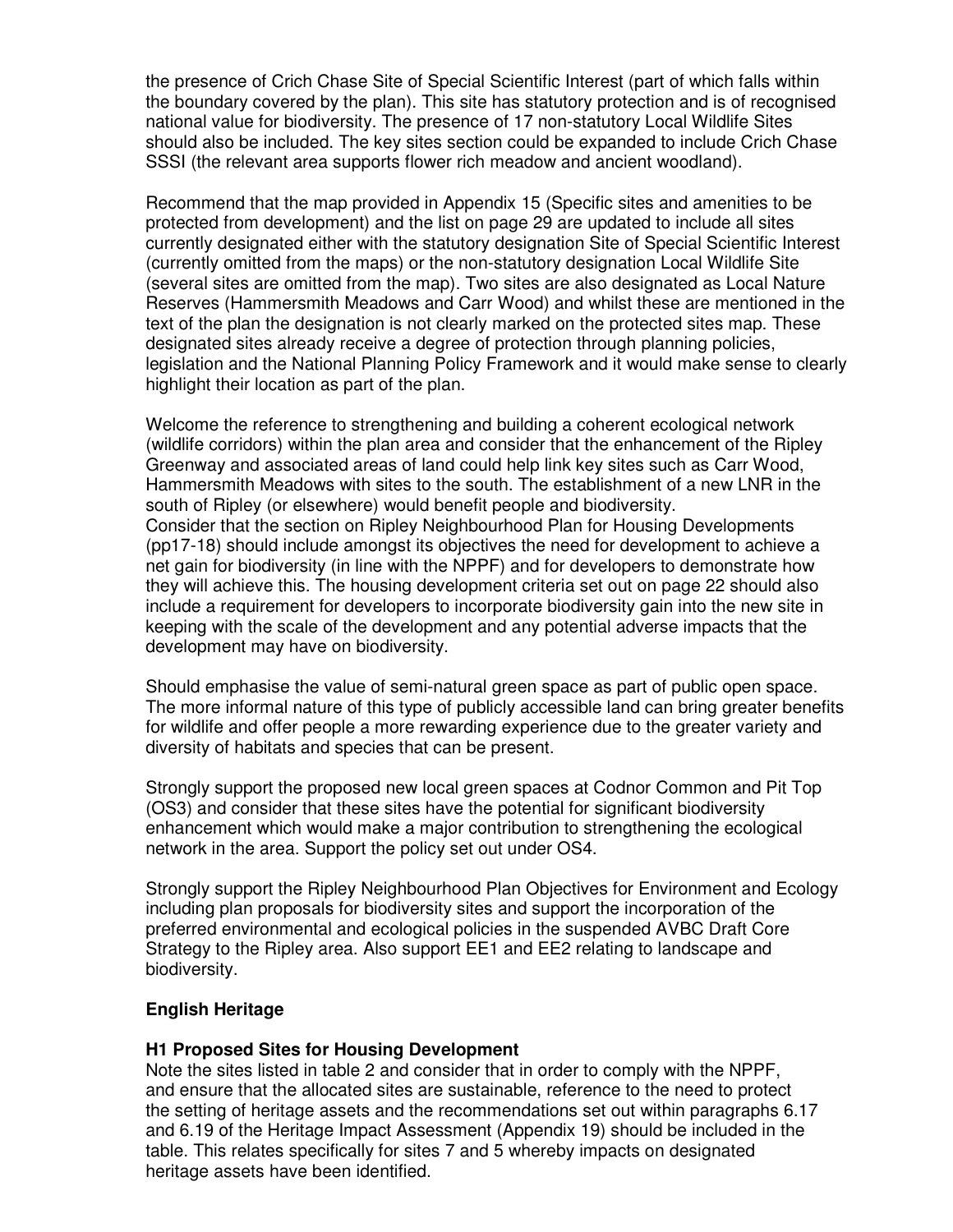## **Economic and Employment Development and Policy**

Welcome the many references within this chapter to the historic environment within the Neighbourhood Plan Area, which includes part of the buffer zone for the Derwent Valley Mills World Heritage Site, along with a number of other nationally important and locally important heritage assets. Given this context, as so clearly set out, we are however, disappointed at the scope and contents of policy EMP8 (Heritage), which is very limited. This states "The Plan will support the conservation of heritage features and the sympathetic development of these as tourist attractions."

The Planning Practice Guidance states that where it is relevant, neighbourhood plans need to include enough information about local heritage to guide decisions and put broader strategic heritage policies from the Local Plan into action at a neighbourhood scale. While the supporting text relating to local heritage is very detailed, they consider that the policy itself fails to adequately guide decisions. Given that the plan proposes to allocate sites within the setting of heritage assets, and given the significant historic environment resource within the plan area, along with the plans aims and objectives relating to its protection, the lack of detail within this policy is a significant concern.

They consider that the brevity of this policy is mismatched against other environmental policies – policies EE1 (Landscape) and EE2 (Biodiversity) are much more well developed and offer local guidance on what may or may not be appropriate.

In order to comply with the provisions of the NPPF they consider that policy EMP8 should be amended and suggest amended text.

#### **Environment Agency**

Pleased to see that earlier comments on the environmental policies have been fully incorporated in the Submission version.

#### Former Butterley Engineering

Whilst proposed housing allocation is shown to be outside of the floodplain on the Environment Agency's Flood Maps, they are aware that the Cromford Canal runs through the site at depth in a tunnel as well as a culverted ordinary watercourse that originates from Carr Wood to the south of the site and would object to any proposals that involve building over the culvert and tunnel. We recommend that this is factored into any assumptions about the number of houses that can be accommodated on this site.

A Flood Risk Assessment (FRA) was prepared in support of a previous planning application on this site (AVA/2008/0536) which was subsequently refused due to adverse impact upon listed buildings and the historic environment. The FRA reports that the culverted ordinary watercourse collapsed in June / July 2007 and caused localised flooding to the Paint Shop at the existing factory. As such, the risk of flooding needs to be given careful consideration in the design and layout of the proposed housing allocation to avoid building in areas at flood risk and to ensure there will be no increase in the risk of flooding to others as a result of the development. The Sustainability Appraisal should be updated accordingly and a 'Green' rating may not be appropriate.

Recommend that Derbyshire County Council, as Lead Local Flood Authority, are also consulted on any development proposals.

A Phase II Geo-Environmental Assessment was submitted in 2008 in support of the previous planning application which found slightly elevated levels of heavy metals in the made ground and localised impact on groundwater associated with the historic land uses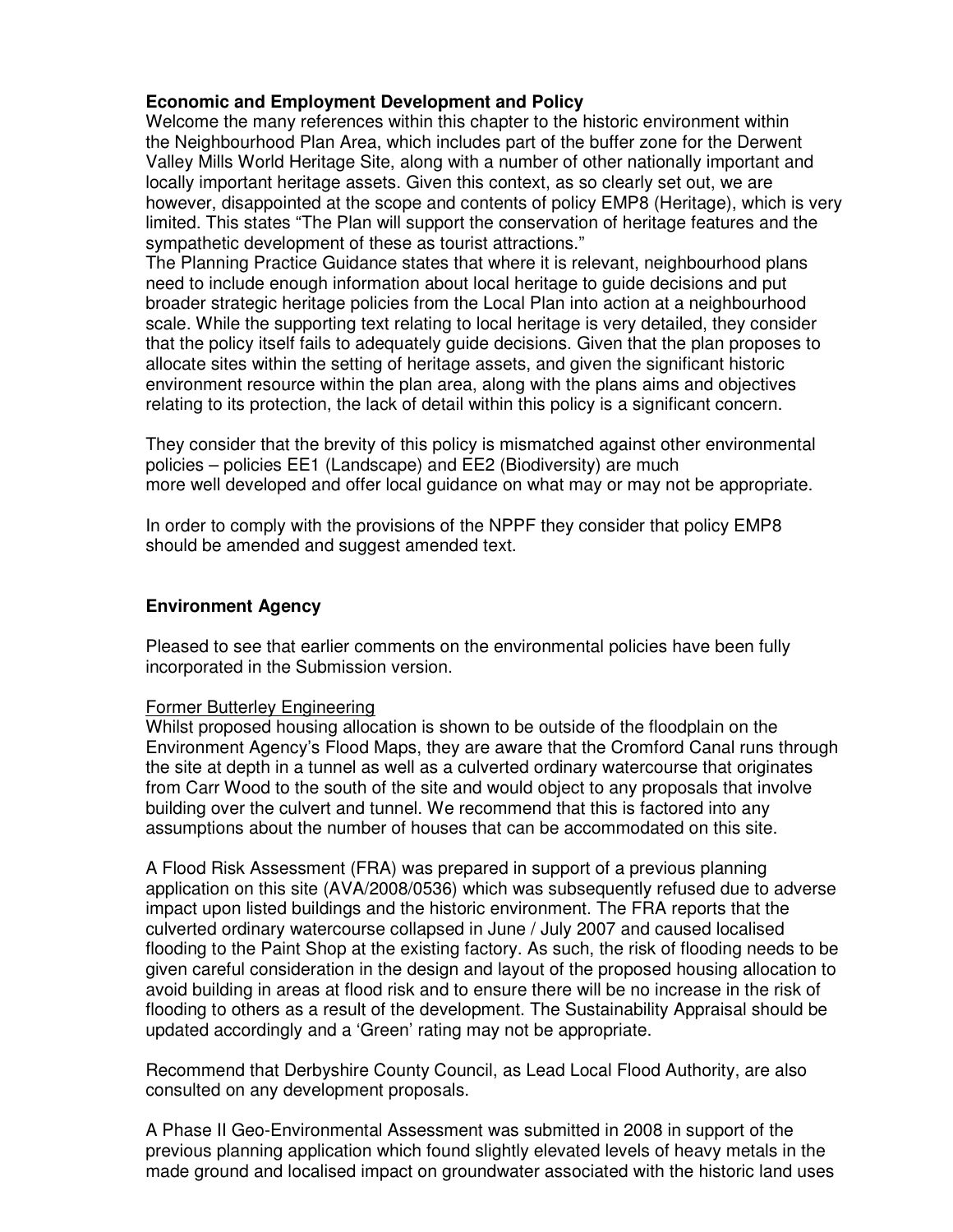on site. Remediation options were put forwards which satisfied the Environment Agency at that time. Advise that the risk of pollution to the water environment will need to be fully assessed in support of a planning application for the proposed housing land allocation and the 2008 Assessment will need refreshing. The risk of contamination should be taken into account in any viability work to support the housing land allocation.

#### Police HQ A610 Site, off Wyatt Way

According to Environment Agency records, Butterley Hall Police Headquarters which adjoins the proposed allocation is served by a private sewer which has historically caused pollution to the watercourse in Carr Wood. Any proposed housing allocation will require investment in a new sewerage network with the potential to include the drainage from Butterley Hall. Severn Trent Water should be consulted for further information on this issue and the information should be factored into the Sustainability Appraisal process accordingly.

#### Cemetery Lane, Ripley

The Environment Agency does not have any record of environmental constraints that may impact upon this proposed housing land allocation.

#### Nottingham Road, Ripley

A Phase 1 Desk Study was prepared in support of an outline planning application for this site in 2012. The historical maps show this site was part of a nursery and agricultural land. Backfilled brick work excavations and a mineral railway cutting are present within 250 $m<sup>2</sup>$ radius of the site. A backfilled opencast excavation is indicated in the eastern part of the site and there are records of two mine shafts on site. Additional exploratory work was carried out which enabled the Environment Agency to raise no objection to that application subject to planning conditions relating to land contamination.

We advise that the risk of pollution to the water environment will need to be fully assessed in support of any new planning applications for the proposed housing land allocation. The risk of contamination should be taken into account in any viability work to support the housing land allocation. The Sustainability Appraisal should be also updated accordingly and a 'Green' rating may not be appropriate.

#### **Highways Agency**

The Agency welcomes the engagement with Ripley Town Council in the preparation of its Neighbourhood Plan for the Parish area. The Agency notes that the low level of housing proposed within the Plan will have limited impacts. On this basis, the Agency also has limited concerns in relation to the current housing proposals as put forward in the Neighbourhood Plan and welcomes the Council's intention for highway factors to be considered as part of the development process.

However, at this stage and whilst the AVBC Core Strategy is currently suspended, the Agency considers that there is some uncertainty with regard to the total housing supply required to come forward and the potential cumulative impacts upon the SRN and associated mitigation. It is intending to discuss this further with the Derby Housing Market Area authorities as a whole and Derbyshire County Council with a view to clarifying this issue. With this said, the Agency would be keen to maintain engagement with both AVBC and Ripley Town Council in order to ensure that the full extent of development growth across the area does not have a significant detrimental impact on the A38.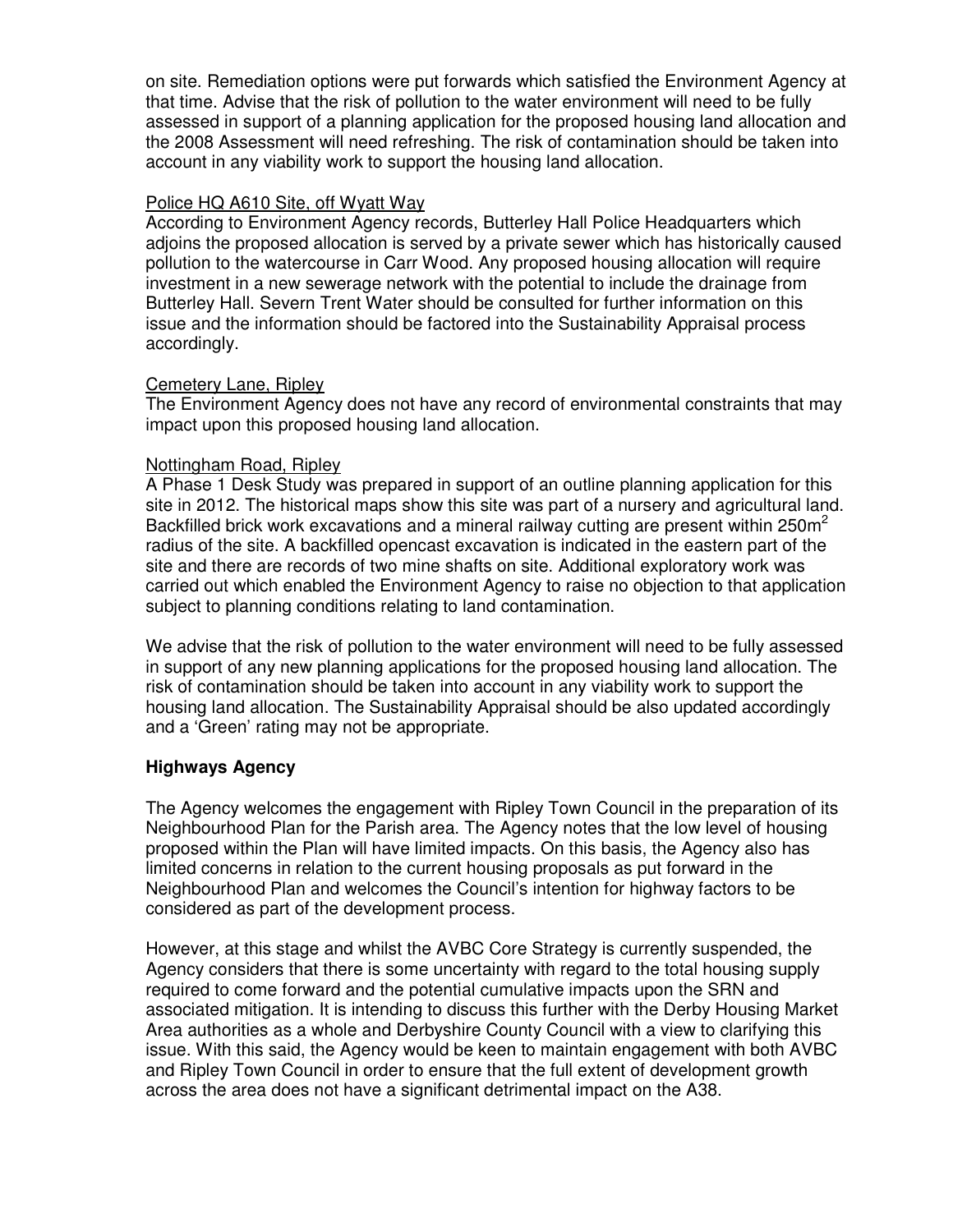# **Ron Ashton**

Two parts of the Plan that require alteration:

- i) Heage Road as it is not safe in terms of traffic
- ii) The old Hanson Brick works should be allocated for housing not industrial development

# **Swanwick Parish Council**

Swanwick Parish Council support the Core Objective as stated under Housing 2 - To steer the provision of new housing to previously developed sites and other sites within and around the town which avoid, where possible, areas in the Green Belt and other important open spaces.However the proposed development of the Asher Lane site in Amber Valley Core Strategy does extend in part onto the Green Belt.

They support Core Objective Housing 3 - To avoid housing development on sites that would lead to the coalescence of Ripley with neighbouring settlements, particularly with Codnor.

Coalescence is also an issue for Swanwick Parish Council. Although the boundary of the built settlement is not defined, we actively support any measures to avoid coalescence with Swanwick Village.

We also welcome the Core Objectives relating to development of tourism and the heritage assets and sites that span the Ripley – Swanwick boundary and look forward to working with Ripley Town Council in promoting these developments.

## **William Davis**

#### **Provision of a Proposal Map**

The Regulations provide significant flexibility for the format and content of Neighbourhood Plan's within the boundaries of the 'basic conditions' However, the Planning Policy Guidance has confirmed that policy in a Neighbourhood Plan should be "clear and unambiguous" and "drafted with sufficient clarity that a decision maker can apply it consistently and with confidence when determining planning applications."(ID 41-041- 20140306) This clarity can be provided far more effectively if the Plan contains a clear spatial articulation of the policies on a Proposals Map. In its existing form the location and boundary of relevant allocations or policy designations can only be found by interrogation of the extensive appendices; including housing allocations (H1) and various open space and green space policies (QS1-6). The final version of the Plan should therefore make provision for all relevant policies to be clearly defined on a Proposals Map.

# Policy H1: Proposed Housing Sites

In order to meet the 'basic conditions' the Plan must be shown to be in general conformity with the strategic policies of the development plan. This strictly refers to the 'adopted' development plan rather than any 'emerging' plan, however it is clearly good practice to use the latest evidence base and have regard to emerging policies when writing Neighbourhood Plans. This has been clarified in respect of the Winsford Neighbourhood Plan where the examiner D. Charles Mynors concluded that "where a neighbourhood plan is being prepared at the same time as an emerging local plan, it makes sense for the two to be in harmony."

Although the Amber Valley Local Plan Part 1 has been in a state of flux during its Examination process final confirmation of its strategic housing allocations has now been made. In order to ensure general conformity, and to ensure clarity and avoid ambiguity, all sites confirmed as allocated in the Local Plan should be identified in the Neighbourhood